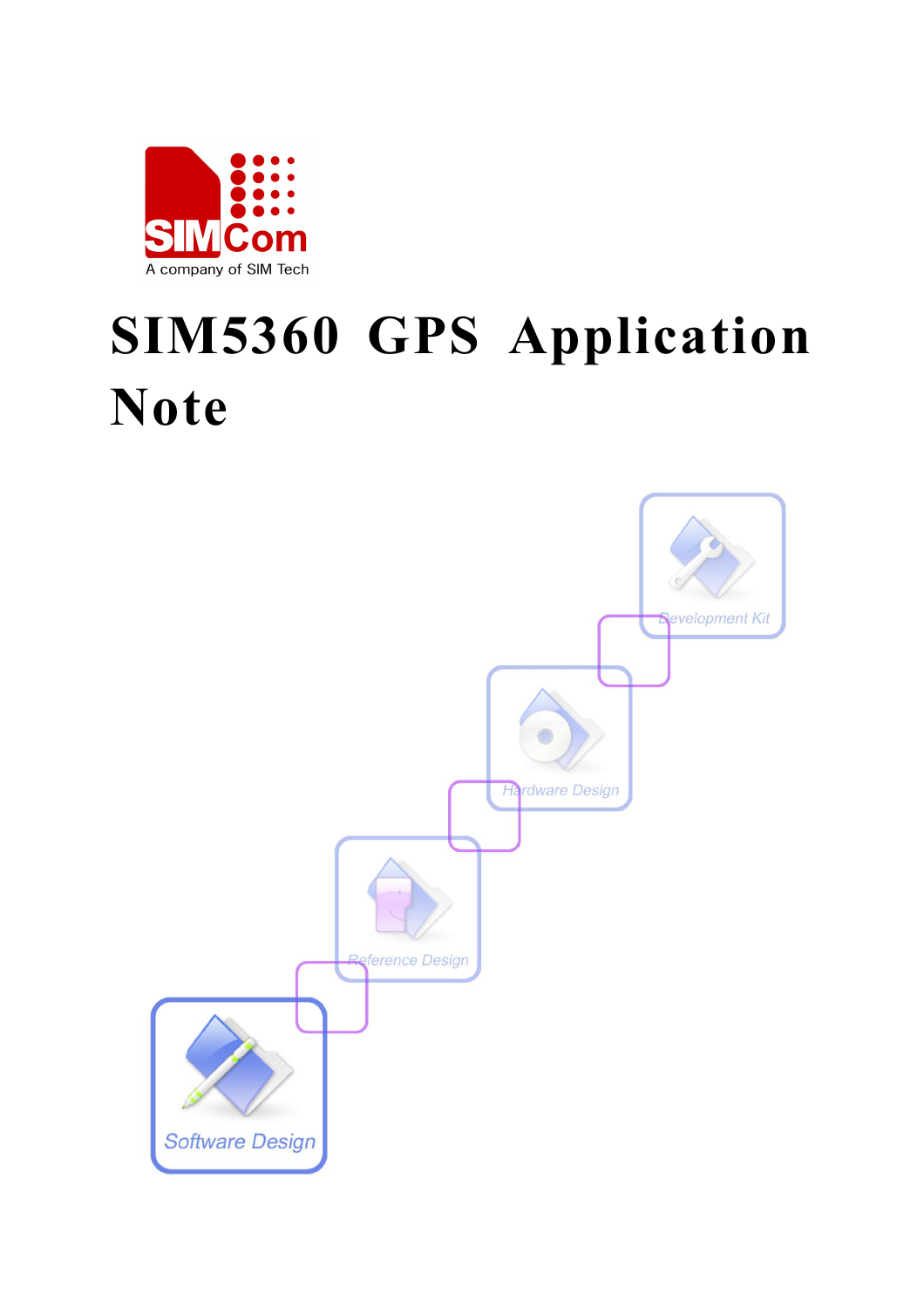

| <b>Document Title:</b> | <b>SIM5360 GPS Application Note</b> |
|------------------------|-------------------------------------|
| <b>Version:</b>        | 0.02                                |
| Date:                  | 2014-05-30                          |
| <b>Status:</b>         | Release                             |
| <b>Document ID:</b>    | SIM5360 GPS Application Note V0.02  |

### **General Notes**

SIMCom offers this information as a service to its customers, to support application and engineering efforts that use the products designed by SIMCom. The information provided is based upon requirements specifically provided to SIMCom by the customers. SIMCom has not undertaken any independent search for additional relevant information, including any information that may be in the customer's possession. Furthermore, system validation of this product designed by SIMCom within a larger electronic system remains the responsibility of the customer or the customer's system integrator. All specifications supplied herein are subject to change.

### **Copyright**

This document contains proprietary technical information which is the property of SIMCom Limited., copying of this document and giving it to others and the using or communication of the contents thereof, are forbidden without express authority. Offenders are liable to the payment of damages. All rights reserved in the event of grant of a patent or the registration of a utility model or design. All specification supplied herein are subject to change without notice at any time.

*Copyright © Shanghai SIMCom Wireless Solutions Ltd. 2013*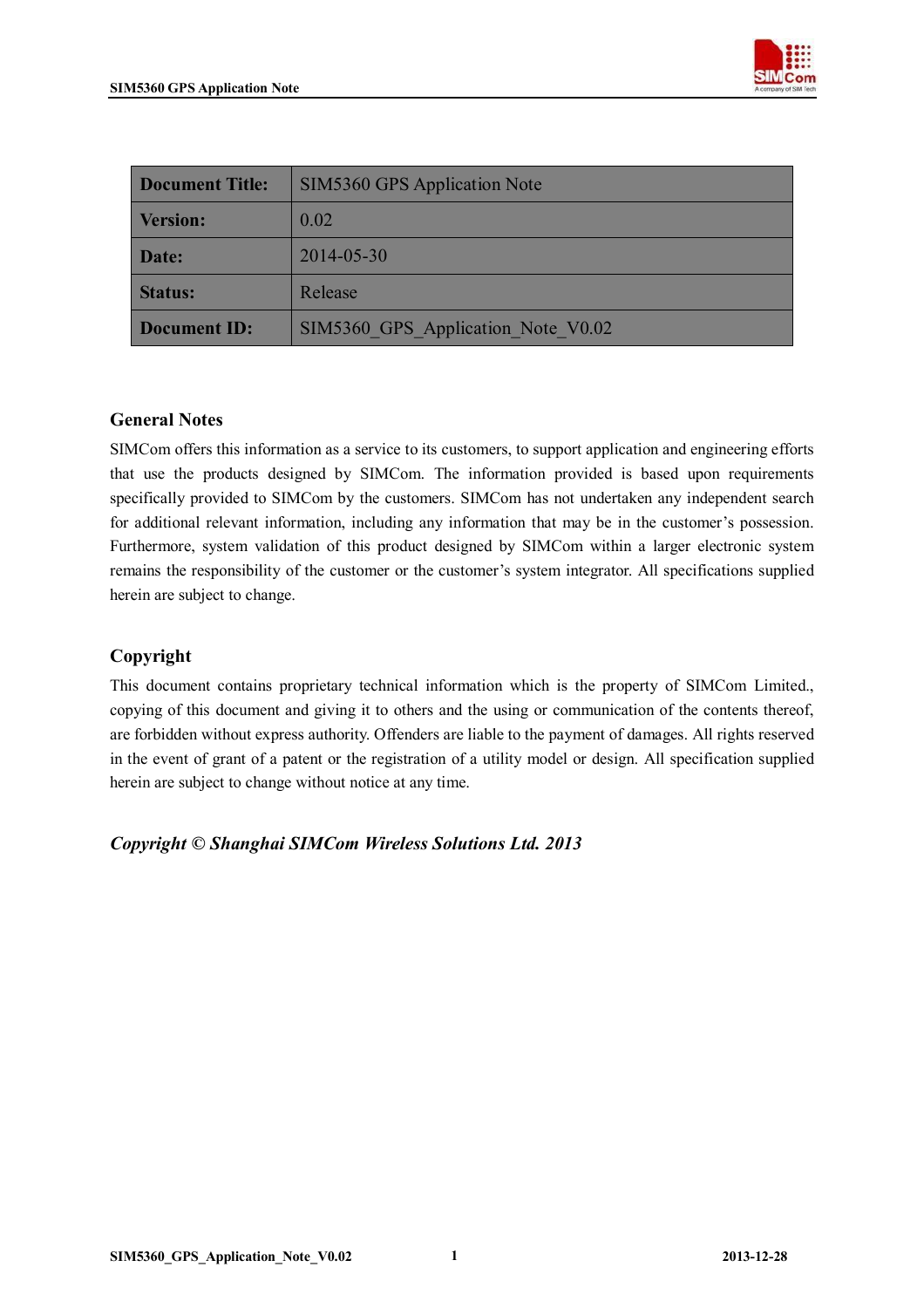

## **Version History**

|                   | <b>Version Chapter</b> | <b>Comments</b> |
|-------------------|------------------------|-----------------|
| V <sub>0.01</sub> | New Version            |                 |
| VO.02             | GPS mode introduction  | Add gps mode    |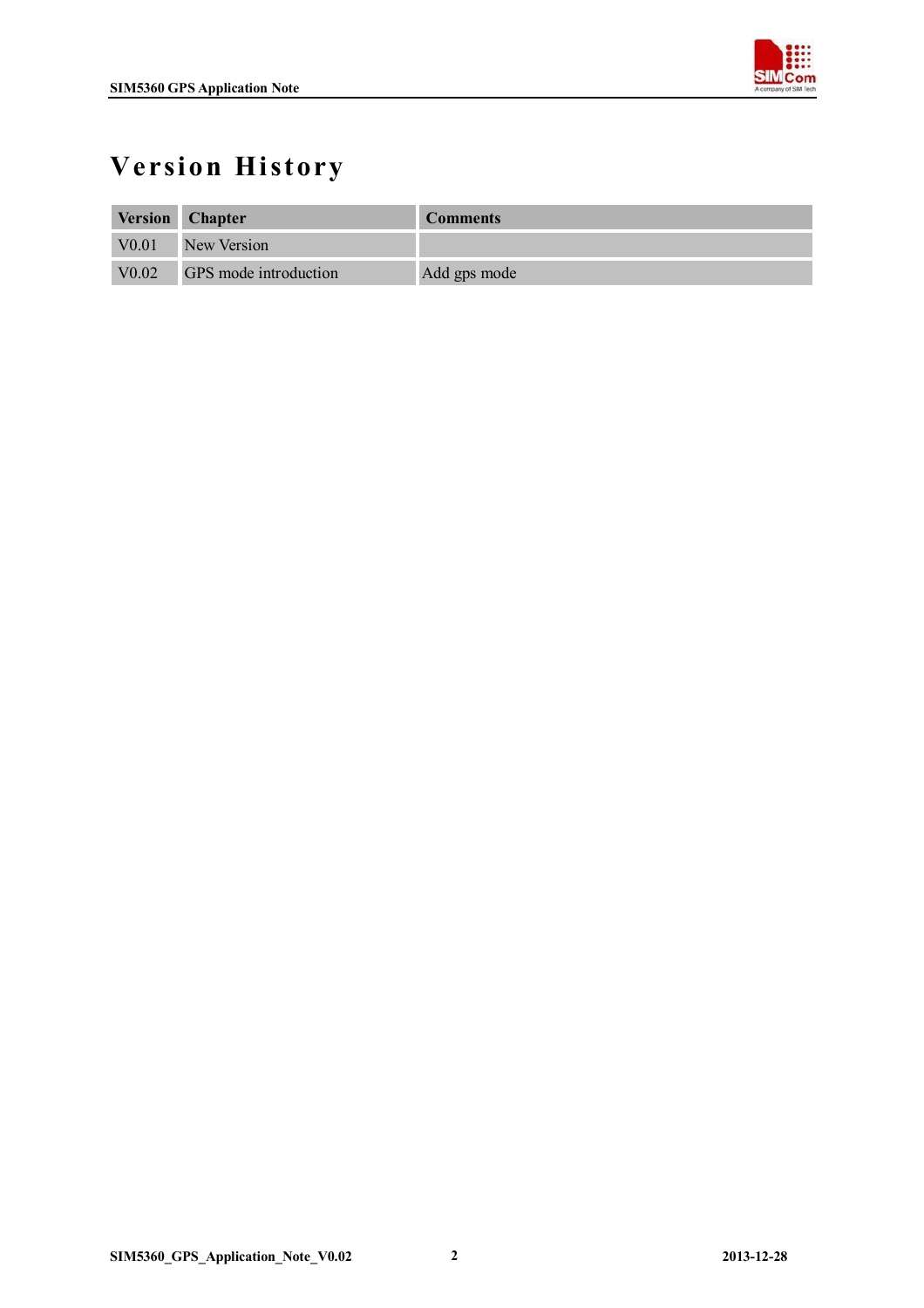

## Contents

| 1. |  |
|----|--|
|    |  |
|    |  |
|    |  |
|    |  |
|    |  |
| 2. |  |
|    |  |
|    |  |
| 3. |  |
|    |  |
|    |  |
|    |  |
|    |  |
|    |  |
| 5. |  |
|    |  |
|    |  |
|    |  |
|    |  |
| 6. |  |
|    |  |
|    |  |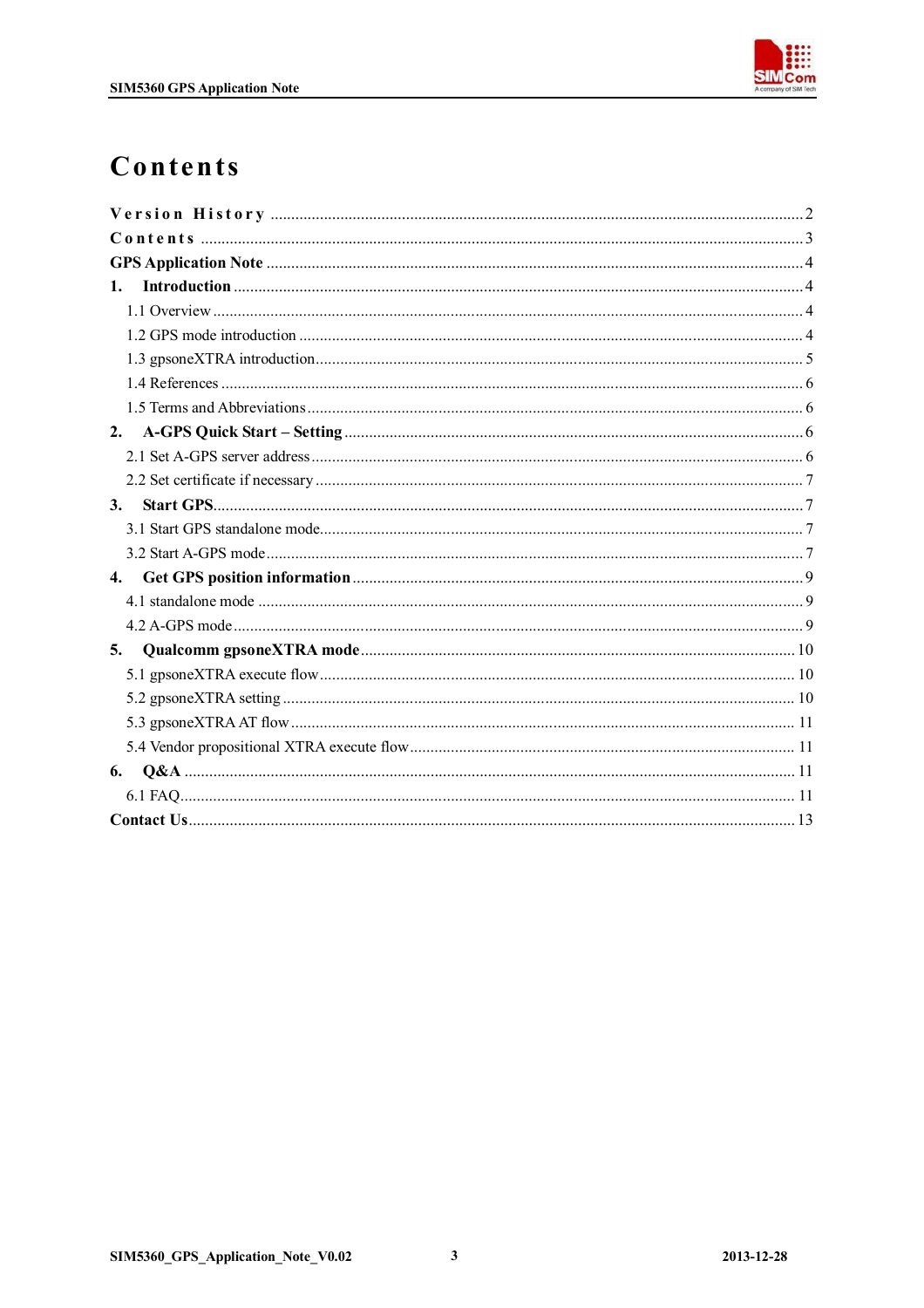

## **GPS Application Note**

## **1. Introduction**

## **1.1 Overview**

This document gives the usage of SIM5360 GPS functions. User can get useful information about the SIM5360 GPS/A-GPS functions quickly through this document.

The GPS functions are provided in AT command format, and they are designed for customers to design their GPS applications easily. User can access these GPS AT commands through UART/ USB interface which communicates with SIM5360 module.

### **SIM5360 GPS features:**

- Support S-GPS and A-GPS function.
- Support GLONASS function.
- Support standalone mode, MS-based mode and MS-assisted mode
- Support cold start and hot start.
- Support a subset of the NMEA-0183 standard.
- Support NMEA sentences output in NMEA port or UART port.
- A-GPS support UP (user plane) and CP (control plane) method.
- MS-assisted mode support single fixed; MS-based mode support seriate fixed.
- Support certificate if necessary.

Support GPS start automatically when module power on, it support standalone mode only

### **1.2 GPS mode introduction**

In MS-assisted mode, when a request for position location is issued, available network information is provided to the location server and assistance is requested from the location server. The location server sends the assistance information to the handset. The handset/mobile unit measures the GPS observables and provides the GPS measurements along with available network data (that is appropriate for the given air interface technology) to the location server. The location server then calculates the position location and returns results to the requesting entity.

In MS-based mode, the assistant data provided by the location server encompasses not only the information required to assist the handset in measuring the satellite signals, but also the information required to calculate the handset's position. Therefore, rather than provide the GPS measurements and available network data back to the location server, the mobile calculates the location on the handset and passes the result to the requesting entity.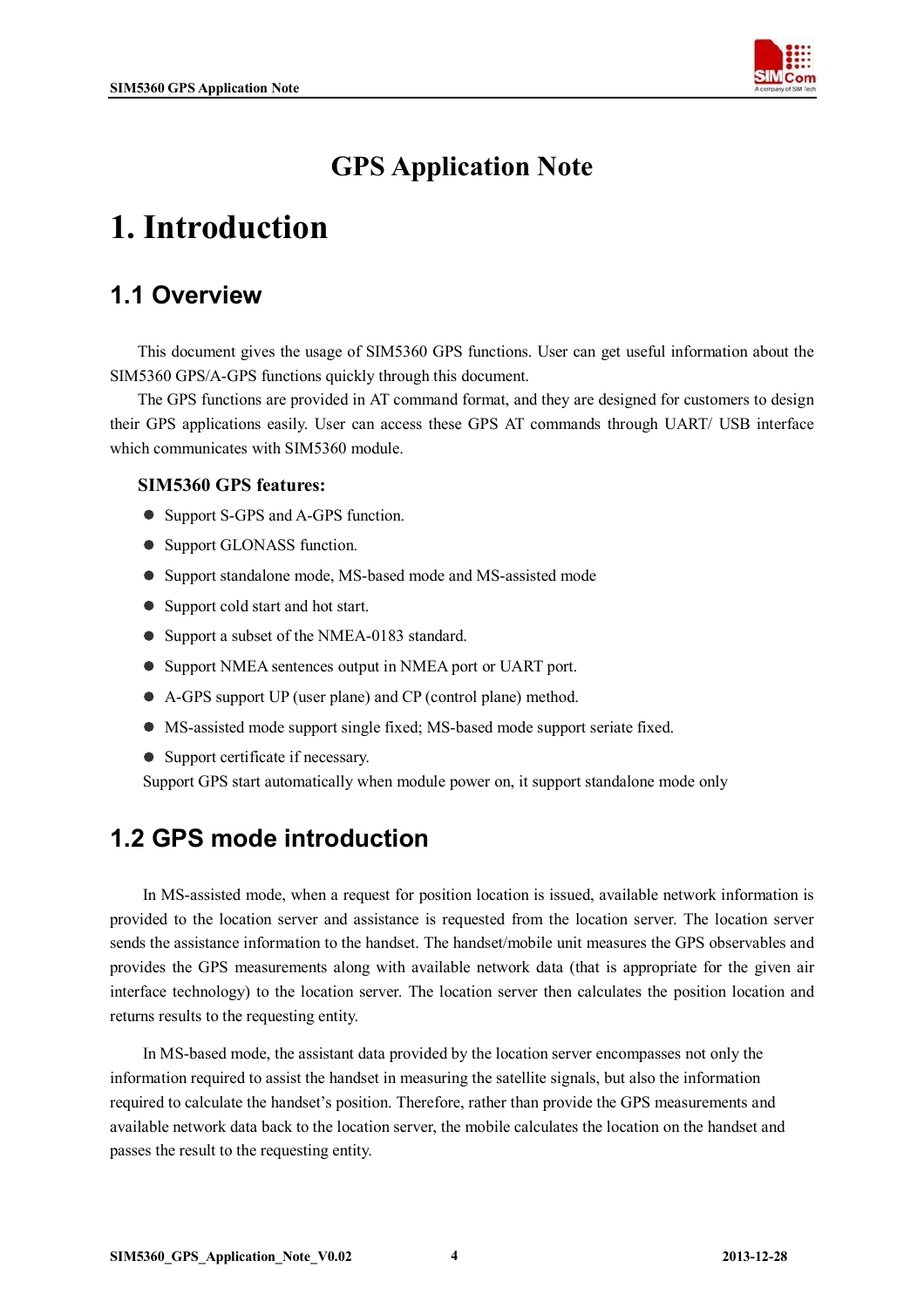

In standalone mode, the handset demodulates the data directly from the GPS and GLONASS satellites. This mode has some reduced cold-start sensitivity, and a longer time to first fix as compared to the assisted modes. However, it requires no server interaction and works out of network coverage. GPS is preferred than GLONASS, so if GPS has fixed the position, the GNSS engine will close GLONASS, in order to save the power. If you want GPS and GLONASS hybrid, you can first change mode with AT Command

| <b>MS-assisted</b>                                                     | <b>Server</b>      | <b>Module</b>                                           |
|------------------------------------------------------------------------|--------------------|---------------------------------------------------------|
| Location server sends aiding data that is valid for the<br>current fix | Send aiding data   |                                                         |
| Module sends code phases                                               |                    | Code phases                                             |
| Server calculates position                                             | Calculate position |                                                         |
| <b>MS-based</b>                                                        | <b>Server</b>      | <b>Module</b>                                           |
| Location server sends aiding data that is valid for the<br>current fix | Send aiding data   |                                                         |
| Module calculates position                                             |                    | Calculate position                                      |
| <b>Standalone</b>                                                      | <b>Server</b>      | <b>Module</b>                                           |
| Module demodulates data from GPS satellite                             |                    | <b>Demodulates GPS</b><br>and GLONASS<br>satellite data |
| Module calculates position                                             |                    | Calculate position                                      |

### **Table 1 GPS mode of operation**

## **1.3 gpsoneXTRA introduction**

### 1.3.1 gpsOneXTRA assistance

Provides enhanced standalone performance. Eliminates the need to demodulate the GPS signal for ephemeris, almanac, iono, UTC, or health.

Normally requires -144 dBm or stronger for all SVs in view

TTF can be reduced by 18 to 30 sec (or more in harsh signal environments)

### 1.3.2 gpsOneXTRA assistance data file content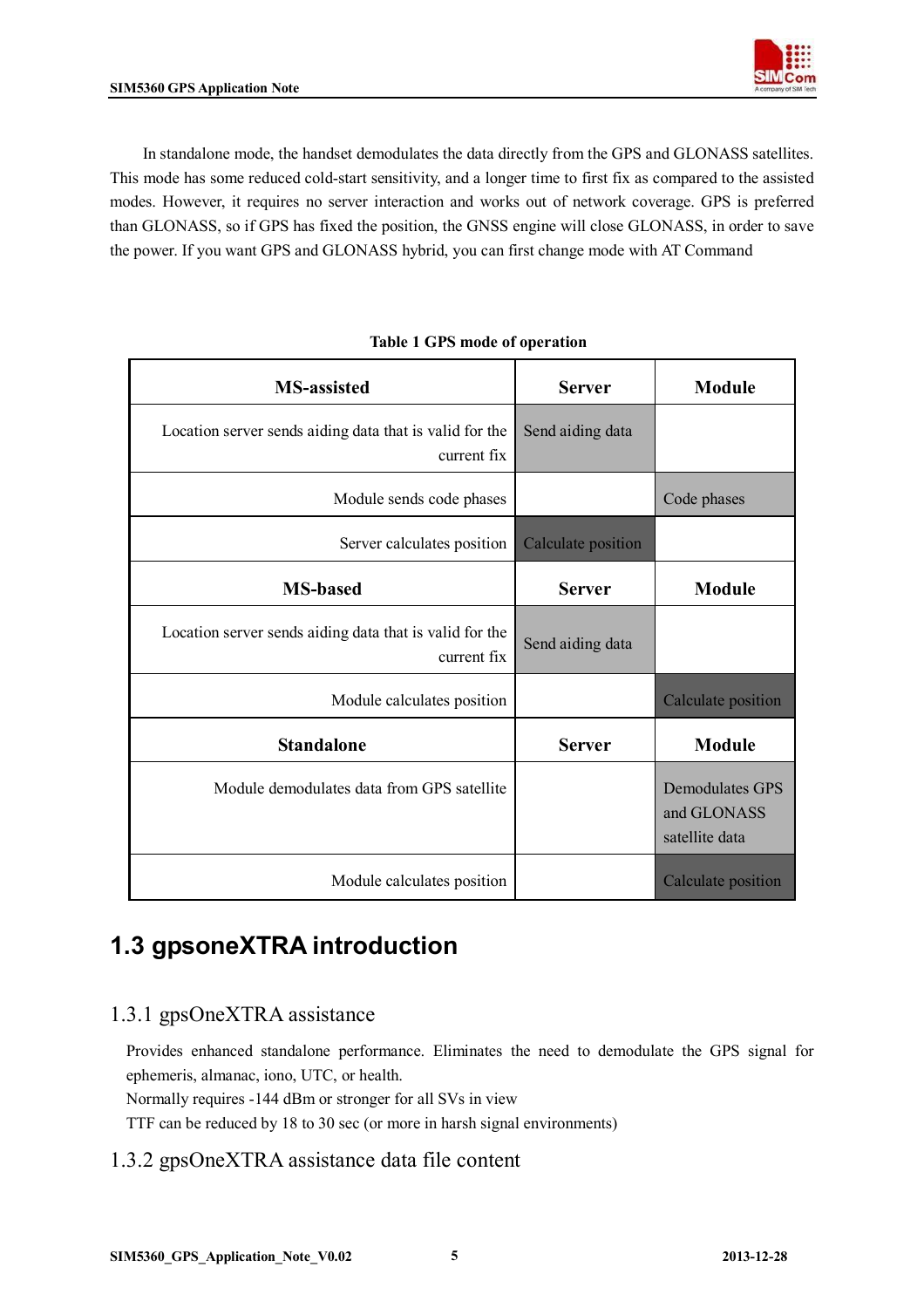

Current assistance data (ephemeris, almanac, iono, UTC, health) Predicted satellite coordinates and clock biases valid for up to 7 days

### 1.3.3 gpsOneXTRA assistance data delivery

Propriety binary file (approximately 40 kB, depending on number of active satellites) File transfer via HTTP Time assistance via SNTP/HTP

### 1.3.4 gpsOneXTRA assistance file source and policy

Qualcomm generated the assistance file and Qualcomm partner hosted.

## **1.4 References**

The present document is based on the following documents:

[1] SIMCOM\_SIM5360\_ATC\_EN\_V0.12.doc

## **1.5 Terms and Abbreviations**

For the purposes of the present document, the following abbreviations apply:

- AT ATtention; the two-character abbreviation is used to start a command line to be sent from TE/DTE to TA/DCE
- A-GPS Assisted Global positioning system
- GPS Global positioning system
- S-GPS Simultaneous Global positioning system

## **2. A-GPS Quick Start – Setting**

The purpose of this section is to help get you start with A-GPS setting.

### **2.1 Set A-GPS server address**

UP method through PS region, so must set A-GPS server and PDP context profile. The server address gets from the local carrier.

Set the PDP context profile method:

*AT+CGSOCKCONT=1,"IP","myAPN"*

The first parameter is the profile number of CGSOCKCONT, and "IP" is the protocol stack type that MMS will use. "myAPN" is the ASN that will be used for PDP activation, this parameter should be set to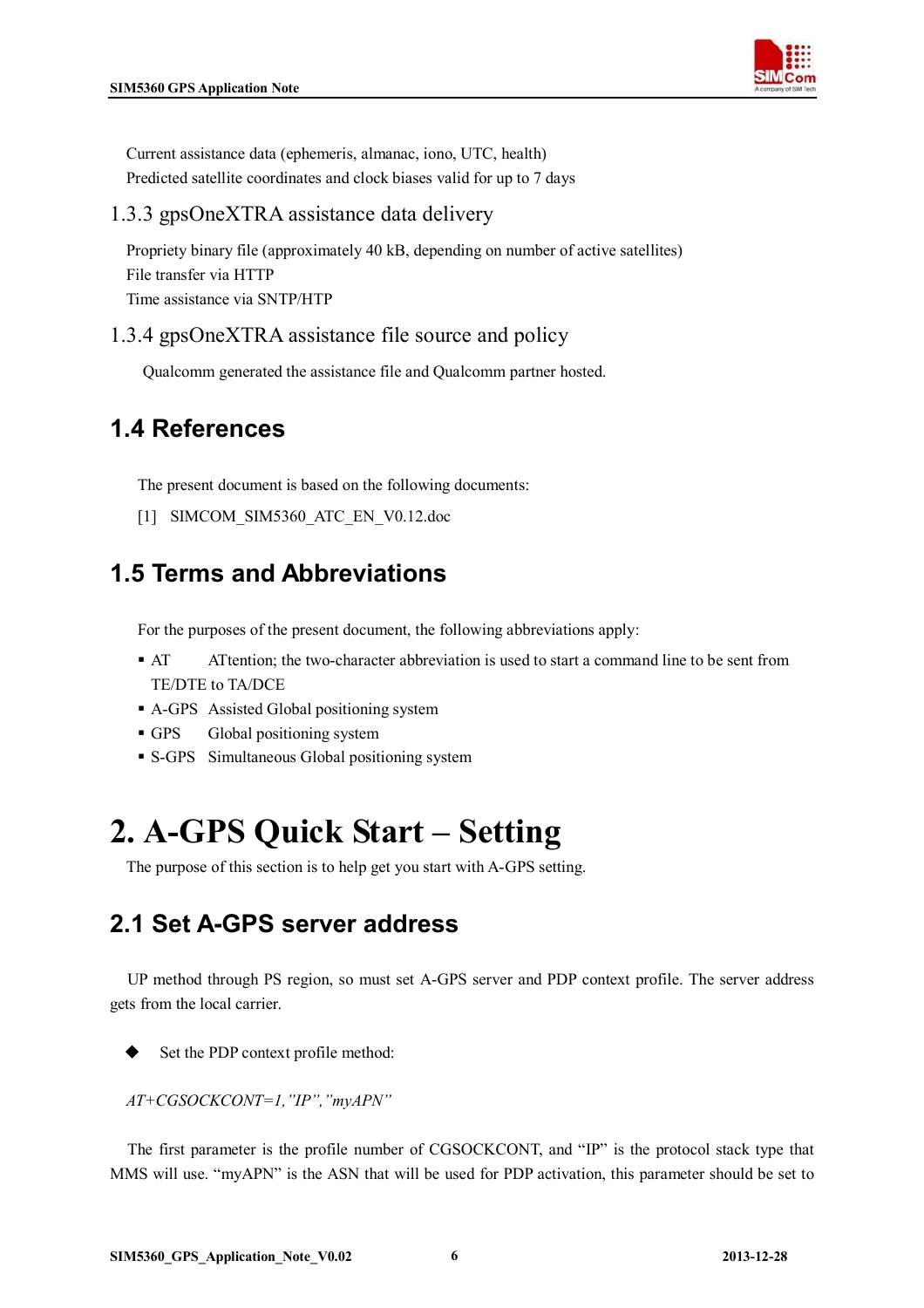

the real ASN string set by carrier. Following is the PDP context profile and server URL setting example:

Set the A-GPS server method:

*AT+CGPSURL="111.222.333.444:8888"*

## **2.2 Set certificate if necessary**

If the GPS server need certificate, must select security mode, and input the certificate. The certificate must be imported into EFS by PC tool.

Select the transport security:

*AT+CGPSSSL=1*

The certificate is get from local carrier.

## **3. Start GPS**

### **3.1 Start GPS standalone mode**

Three methods can start GPS standalone mode:

- 1. AT+CGPS=1,1 (or AT+CGPS=1)
- 2. AT+CGPSCOLD
- 3. AT+CGPSHOT

These commands must execute when GPS engine off.

### **3.2 Start A-GPS mode**

 When using MS-based mode, mode will transform to standalone mode automatically after get the ephemeris information from the server. MS-assisted mode is single fixed; MS-based mode is seriate fixed.

| <b>MS-assisted</b> | no certificate                    |
|--------------------|-----------------------------------|
| mode               |                                   |
| <b>Set APN</b>     | AT+CGSOCKCONT=1,"IP","myAPN"      |
| Set server address | AT+CGPSURL="111.222.333.444:8888" |
| (not support       |                                   |
| certificate)       |                                   |

#### **1. AGPS server doesn't support certificate:**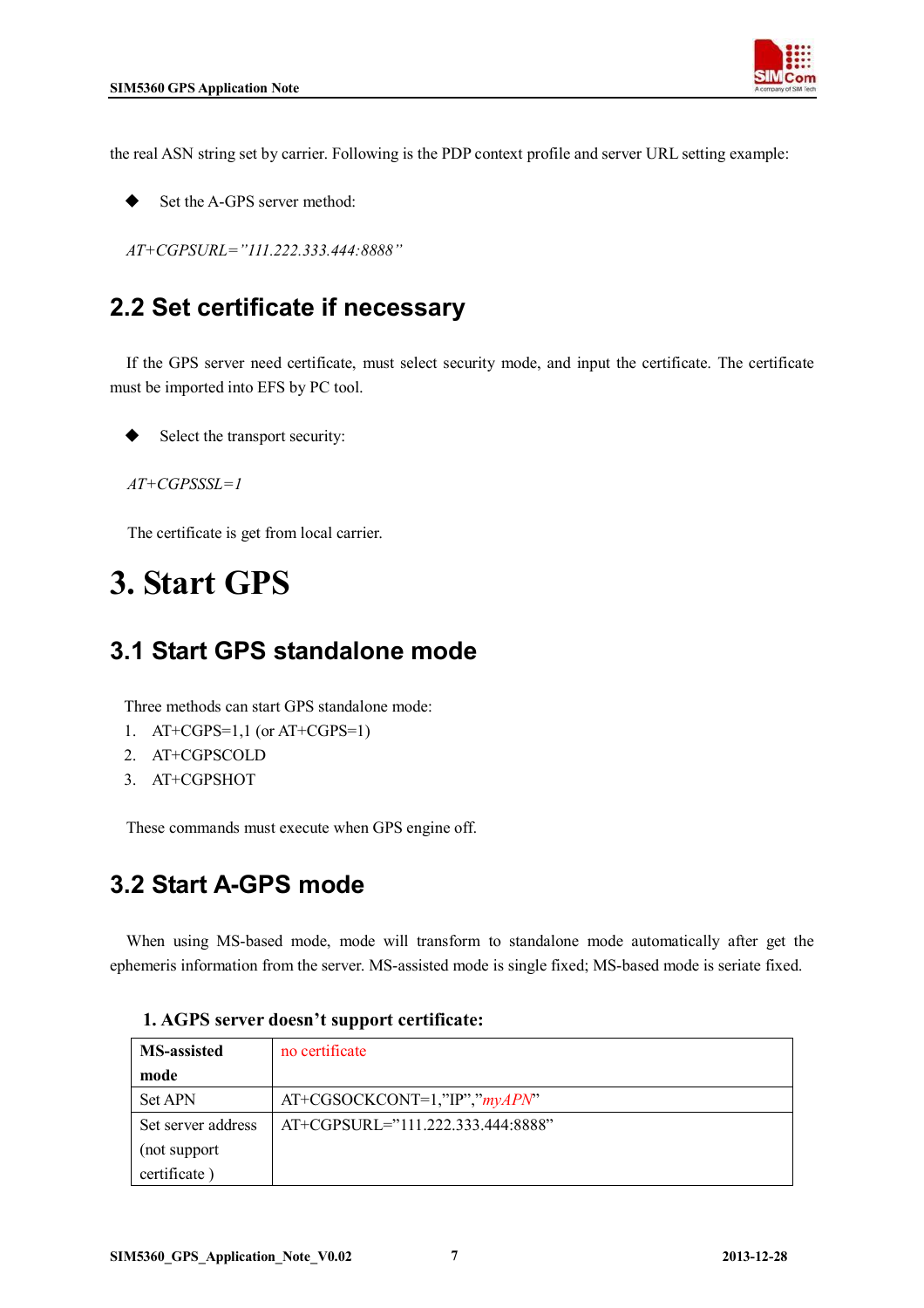

| Set security mode    | AT+CGPSSSL=0                                                                             |
|----------------------|------------------------------------------------------------------------------------------|
| <b>Start GPS</b>     | $AT+CGPS=1,3$                                                                            |
| AT port response     | +CAGPSINFO:3122256517,12135328531,135,15052009,012749.0                                  |
| (URC)                |                                                                                          |
| <b>NMEA</b><br>port  | \$GPGSV, 3, 1, 10, 02, 22, 135, 26, 08, 11, 045, 23, 09, 11, 180, 22, 10, 33, 056, 22*71 |
| response             | \$GPGSV, 3, 2, 10, 15, 78, 281, 44, 21, 22, 315, 41, 24, 67, 315, 47, 26, 45, 225, 30*78 |
|                      | \$GPGSV, 3, 3, 10, 27, 33, 157, 29, 22, 247, 46*76                                       |
|                      |                                                                                          |
|                      |                                                                                          |
| <b>MS-based mode</b> | no certificate                                                                           |
| Set APN              | AT+CGSOCKCONT=1,"IP","myAPN"                                                             |
| Set server address   | AT+CGPSURL="111.222.333.444:8888"                                                        |
| (not support         |                                                                                          |
| certificate)         |                                                                                          |
| Set security mode    | $AT+CGPSSSL=0$                                                                           |
| <b>Start GPS</b>     | $AT+CGPS=1,2$                                                                            |
| AT command           | AT+CGPSINFO                                                                              |
| fixed<br>$6$         |                                                                                          |
| position)            |                                                                                          |
| AT port response     | +CGPSINFO: 3113.393766, N, 12121.176625, E, 061108, 075358.0, 19.5, 0                    |
| <b>NMEA</b><br>port  | \$GPGSV, 3, 1, 11, 02, 19, 142, 20, 08, 16, 045, 21, 09, 19, 180, 22, 10, 41, 063, 29*7B |
| response             | \$GPGSV, 3, 2, 11, 15, 77, 317, 46, 18, 09, 286, 31, 21, 28, 315, 43, 24, 73, 310, 47*7F |
|                      | \$GPGSV, 3, 3, 11, 26, 53, 241, 31, 27, 39, 158, 20, 29, 30, 250, 41*45                  |
|                      | \$GPGGA,013925.0,3113.340070,N,12121.176208,E,1,08,2.9,164.0,M,,,,*08                    |
|                      | \$GPRMC,013925.0,A,3113.340070,N,12121.176208,E,,,150509,,,A*61                          |
|                      | \$GPGSA, A, 3, 08, 10, 15, 18, 21, 24, 26, 29, , 4.4, 2.9, 3.3*37                        |
|                      | \$GPVTG, T, M, 0.0, N, 0.0, K*4E                                                         |
|                      |                                                                                          |

### **2. AGPS server support certificate:**

| <b>MS-assisted</b>  | use certificate                                                                          |
|---------------------|------------------------------------------------------------------------------------------|
| mode                |                                                                                          |
| Import certificate  | By PC tool                                                                               |
| <b>Set APN</b>      | AT+CGSOCKCONT=1,"IP", "myAPN"                                                            |
| Set server address  | $AT+CGPSURE = "111.222.333.444.8888"$                                                    |
| (support)           |                                                                                          |
| certificate)        |                                                                                          |
| Set security mode   | $AT+CGPSSSL=1$                                                                           |
| <b>Start GPS</b>    | $AT+CGPS=1,3$                                                                            |
| AT port response    | +CAGPSINFO:3122256517,12135328531,135,15052009,012749.0                                  |
| (URC)               |                                                                                          |
| <b>NMEA</b><br>port | \$GPGSV, 3, 1, 10, 02, 22, 135, 26, 08, 11, 045, 23, 09, 11, 180, 22, 10, 33, 056, 22*71 |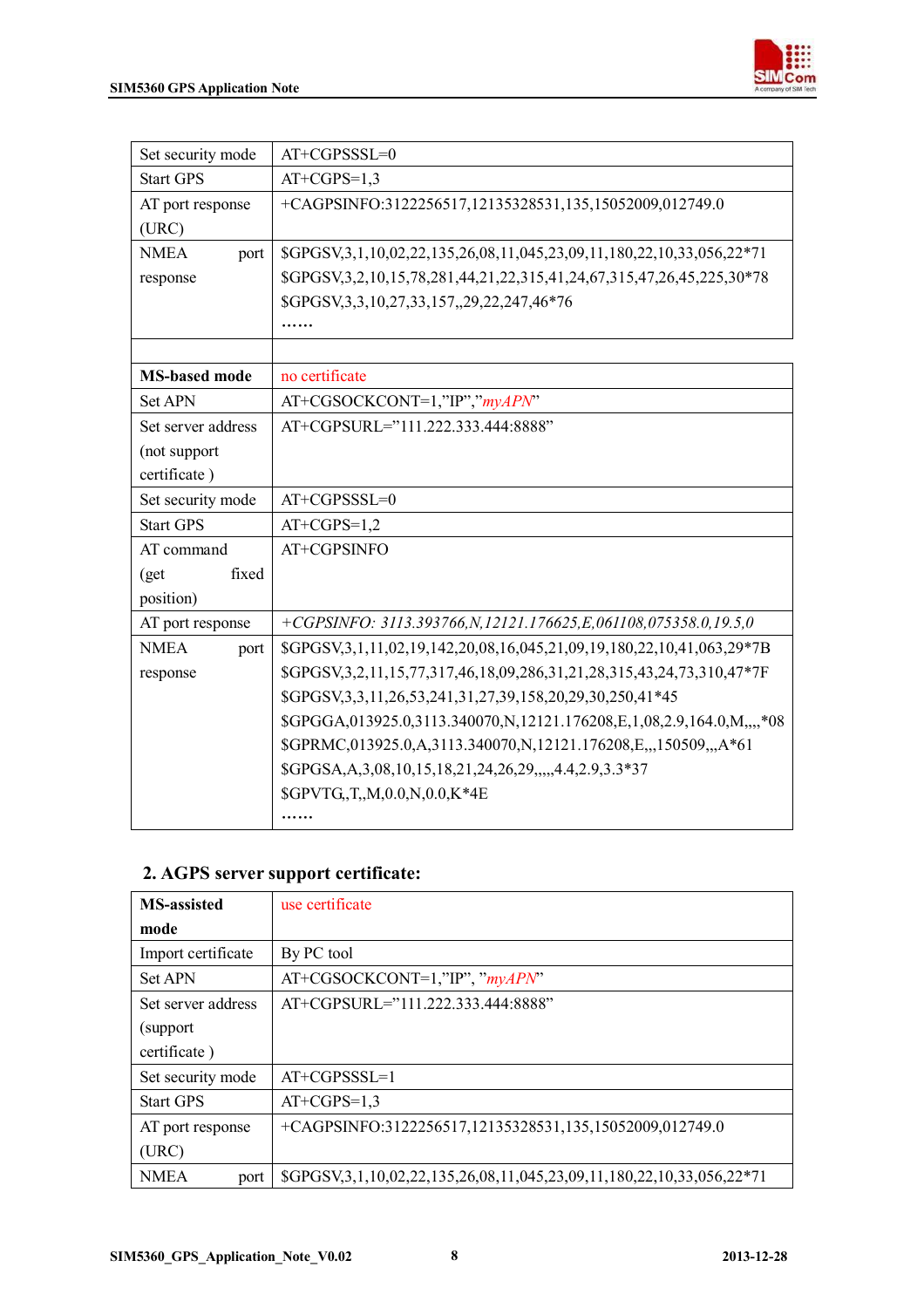

| response              | \$GPGSV, 3, 2, 10, 15, 78, 281, 44, 21, 22, 315, 41, 24, 67, 315, 47, 26, 45, 225, 30*78 |
|-----------------------|------------------------------------------------------------------------------------------|
|                       | \$GPGSV, 3, 3, 10, 27, 33, 157, 29, 22, 247, 46*76                                       |
|                       |                                                                                          |
|                       |                                                                                          |
| <b>MS-based mode</b>  | use certificate                                                                          |
| Import certificate    | By PC tool                                                                               |
| <b>Set APN</b>        | AT+CGSOCKCONT=1,"IP", "myAPN"                                                            |
| Set server address    | AT+CGPSURL="111.222.333.444:8888"                                                        |
| (support              |                                                                                          |
| certificate)          |                                                                                          |
| Set security mode     | $AT+CGPSSSL=1$                                                                           |
| <b>Start GPS</b>      | $AT+CGPS=1,2$                                                                            |
| AT command            | AT+CGPSINFO                                                                              |
| fixed<br>$\left($ get |                                                                                          |
| position)             |                                                                                          |
| AT port response      | +CGPSINFO: 3113.393766, N, 12121.176625, E, 061108, 075358.0, 19.5, 0                    |
| <b>NMEA</b><br>port   | \$GPGSV, 3, 1, 11, 02, 19, 142, 20, 08, 16, 045, 21, 09, 19, 180, 22, 10, 41, 063, 29*7B |
| response              | \$GPGSV, 3, 2, 11, 15, 77, 317, 46, 18, 09, 286, 31, 21, 28, 315, 43, 24, 73, 310, 47*7F |
|                       | \$GPGSV, 3, 3, 11, 26, 53, 241, 31, 27, 39, 158, 20, 29, 30, 250, 41*45                  |
|                       | \$GPGGA,013925.0,3113.340070, N,12121.176208, E,1,08, 2.9, 164.0, M,  * 08               |
|                       | \$GPRMC,013925.0,A,3113.340070,N,12121.176208,E,,,150509,,,A*61                          |
|                       | \$GPGSA, A, 3, 08, 10, 15, 18, 21, 24, 26, 29, , 4.4, 2.9, 3.3*37                        |
|                       | \$GPVTG, T, M, 0.0, N, 0.0, K*4E                                                         |
|                       |                                                                                          |

## **4. Get GPS position information**

## **4.1 standalone mode**

AT+CGPSINFO command should return fixed position information, and it can report GPS position string automatically by user setting.

```
The report format: 
+CGPSINFO: 3113.393766,N,12121.176625,E,061108,075358.0,19.5,0
```
## **4.2 A-GPS mode**

If using MS-based mode, get fixed position information like standalone mode.

If using MS-assisted mode, GPS position string will report automatically. The report format: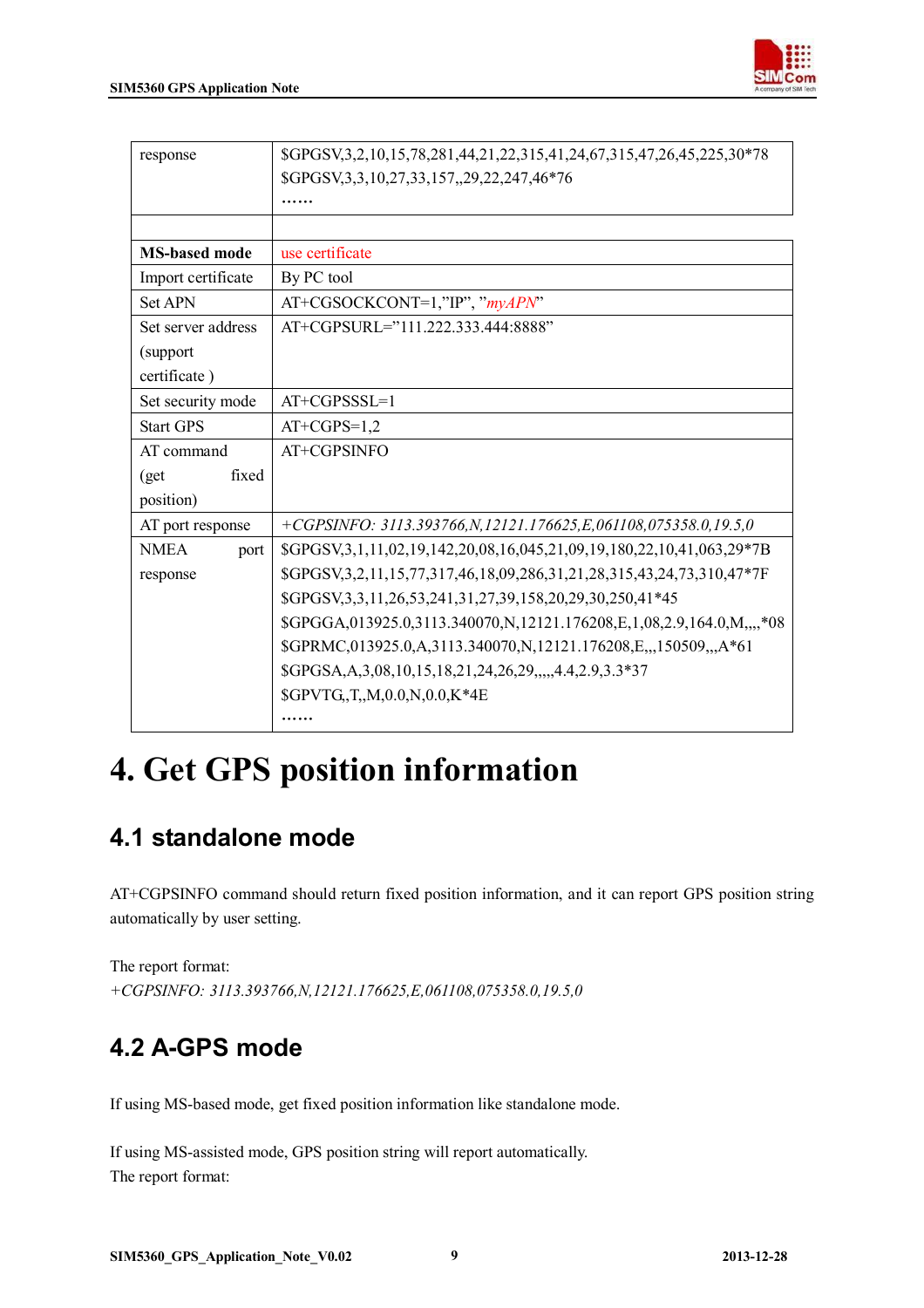

+CAGPSINFO:3122256517,12135328531,135,15052009,012749.0

## **5. Qualcomm gpsoneXTRA mode**

### **5.1 gpsoneXTRA execute flow**



## **5.2 gpsoneXTRA setting**

a) Make sure the APN is correct (AT+CGSOCKCONT), gpsoneXTRA download the assistance file from server by HTTP protocol.

b) Module time (AT+CCLK) must synchronize by HTP protocol, and local time zone must be set.

c) Enable the XTRA function (AT+CGPSXE=1)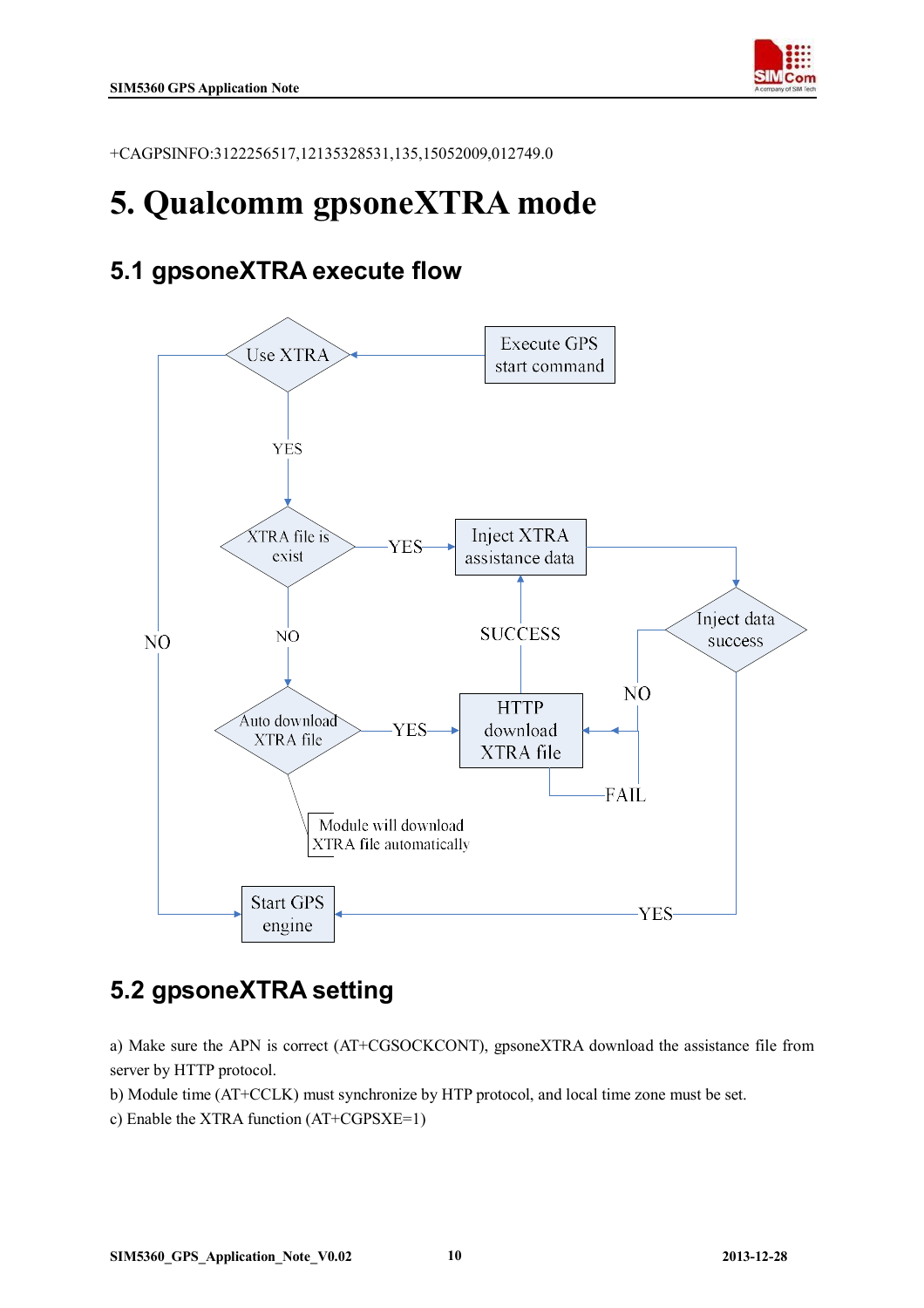

## **5.3 gpsoneXTRA AT flow**

1. Enable the gpsoneXTRA function. Execute AT+CGPSXE=1, then restart the module. (This function will take effect after module restart)

2. Setting APN. Execute AT+CGSOCKCONT=1,"IP","myAPN"

3. Download the XTRA assistance file form HTTP server. Execute AT+CGPSXD=0. Module will report +CGPSXD: 0 if download successfully.

4. Set HTP server AT+CHTPSERV="ADD","www.google.com",80,1

5. Set local time zone AT+CCLK="11/09/27,09:27:31+32" (This time is maybe imprecise, but time zone must set local value. +32 is the Beijing time zone)

- 5. Synchronize time AT+CHTPUPDATE
- 6. Start GPS AT+CGPSCOLD

## **5.4 Vendor propositional XTRA execute flow**

1. Time synchronizes: Consumer must use synchronize the module time before using XTRA. Time zone must set by AT+CCLK. If consumers don't want to use HTP to synchronize the time, time also can be set by AT+CCLK. But the time must be accurate.

2. Download the XTRA file by AT command (AT+CGPSXD). The XTRA assistance file can be used about

7 days. But we suggest download the file one time everyday.

3. Start the GPS.

## **6. Q&A**

## **6.1 FAQ**

Some frequently asked questions may be helpful for using GPS.

### *Why GPS don't start?*

Please execute AT+CGPSCOLD, AT+CGPSHOT or AT+CGPS=1 to start GPS. If you want to start GPS automatically when power on module, you can set AT+CGPSAUTO=1.

### *Why can't get NMEA sentence?*

- 1. Make sure GPS is running.
- 2. Check current opened port is NMEA port. If AT+CGPSSWITCH=2, should open UART port.

### *Why A-GPS don't get the fixed position?*

- 1. Make sure all the setting is correct. Re. A-GPS quick start setting.
- 2. Make sure AGPS server address is usable.
- 3. Is module camp on WCDMA or GSM network?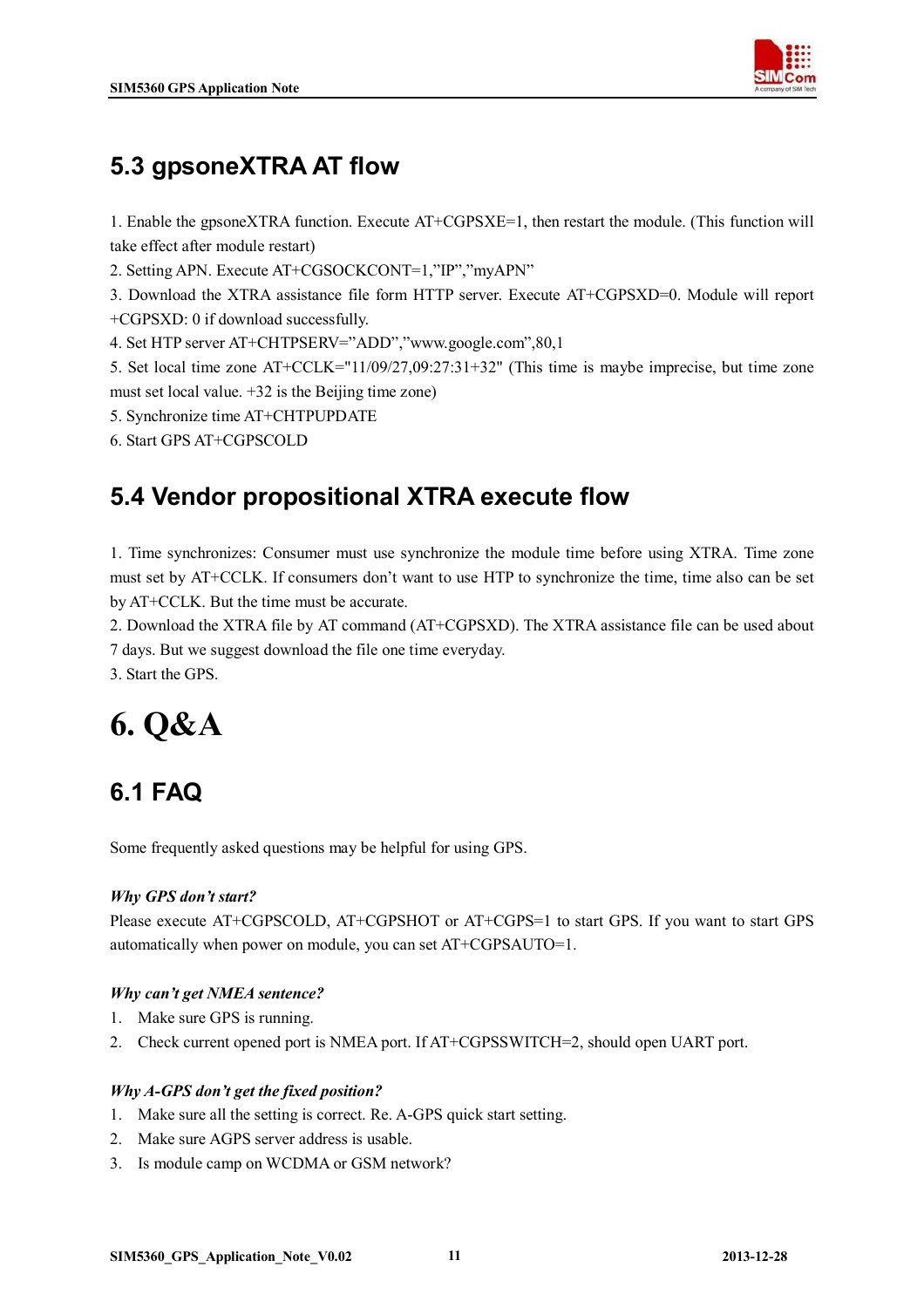

#### *Why standalone mode can't fix?*

- 1. Is GPS antenna connecting normally?
- 2. Is there exist GPS signal? If indoor or no GPS signal, standalone mode can't fix.

#### *How to get fixed position information?*

- 1. AT+CGPSINFO command should get position information after fixed. It's URC information.
- 2. Parse NMEA sentence \$GPGGA or \$GPRMC.
- 3. If use MS-assisted, fixed position information will report automatically after fixed.

### *Why module can't download XTRA file by HTTP?*

- 1. Make sure the APN setting correct.
- 2. Make sure the module camp on the PS, i.e. AT+CGREG? Return 0,1

### *How to disable or enable the XTRA function?*

1. Setting by AT+CGPSXE=<on/off>, the parameter 0 means disable and 1 means enable. It must restart the module after setting.

### *Can XTRA enhance the TFF?*

1. Yes, TTF can be reduced by 18 to 30 sec (or more in harsh signal environments) for standalone cold start.

#### *Which setting is necessary for using XTRA?*

- 1. Time synchronizes.
- 2. Download XTRA file by HTTP.

#### *If http used for XTRA download, can it use for another http connection?*

1. No, HTTP only allows one connection.